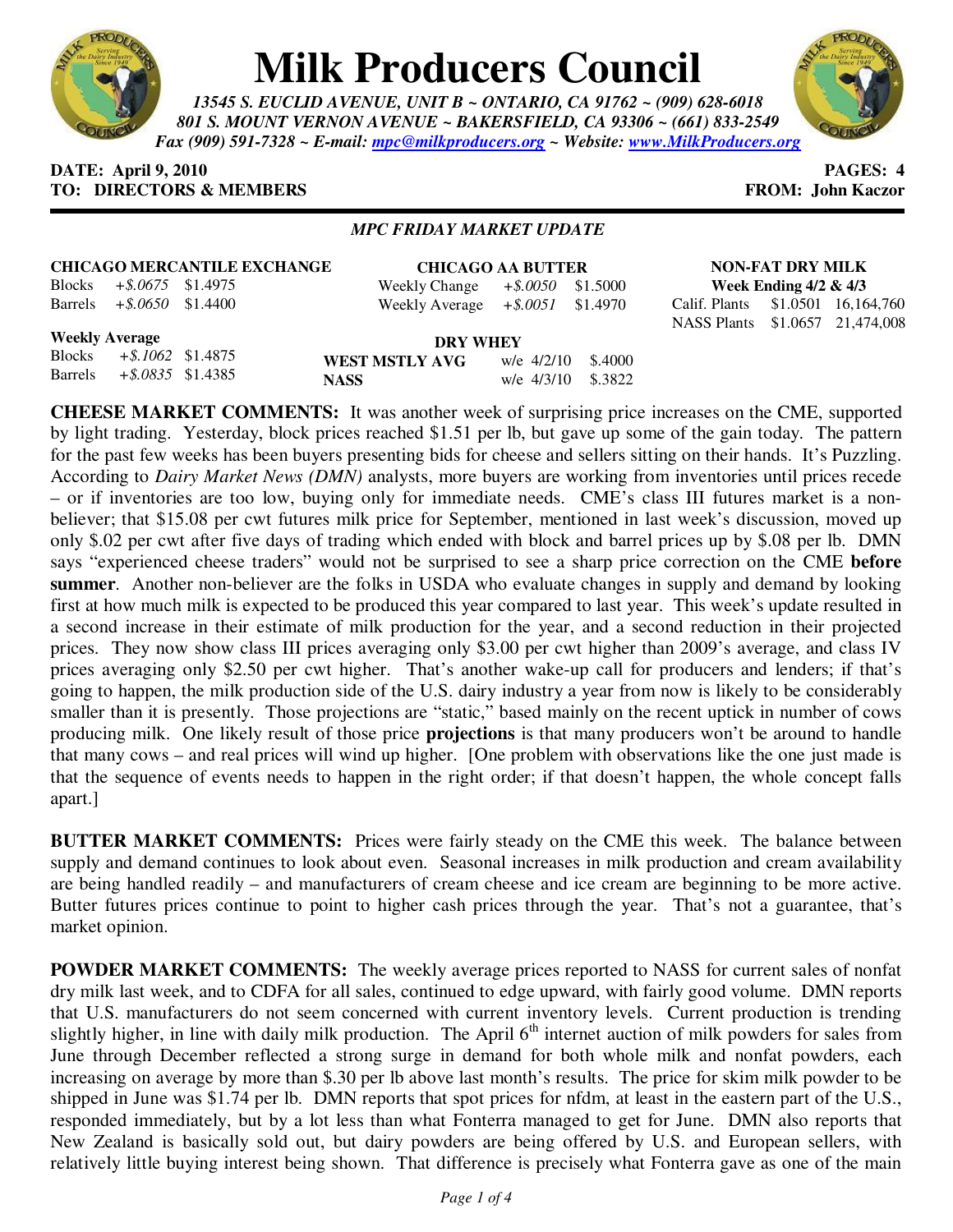reasons why they developed their auction. Expect U.S. prices to begin to move upward, but more slowly than and not nearly as high as what the auction generated. Why? The NASS prices reflect current sales only (although they can include sales whose prices were set along with pre-determined adjusters), and California's prices are mainly for product that Fonterra eventually markets for Dairy America.

**WHEY PRODUCTS MARKET COMMENTS:** Prices for dry whey on the spot market were steady, and the weekly average price reported to NASS for sales last week was slightly higher than the week before, the first such increase in about two months. The average of the West's "mostly" price was again unchanged. DMN reports that buyers are looking for discounts, but not finding many offers. Comparisons of production of dry whey and whey protein concentrates for February indicate that sales were somewhat lower than production. Prices for WPC (34% protein) were unchanged. Production in February shifted a bit from the lower protein content products to the more concentrated products. Lactose prices are mixed, and wonderfully high for manufacturers. Good products, with good demand.

\*\*\*

## **FRED DOUMA'S PRICE PROJECTIONS…**

**Apr 09 Est: Quota cwt. \$ 14.41 Overbase cwt. \$12.71 Cls. 4a cwt. \$13.14 Cls. 4b cwt. \$12.79 Last Week: Quota cwt. \$ 14.15 Overbase cwt. \$12.45 Cls. 4a cwt. \$12.98 Cls. 4b cwt. \$12.31 \*\*\*** 

**PRICES ON FONTERRA'S INTERNATIONAL AUCTION MOVE SHARPLY HIGHER**: *(By J. Kaczor)* The increases were across the board: comparing the prior "spot" month (May) to the current spot month (June), the increase in winning prices were \$1.87 per lb for regular whole milk powder (up \$.39 per lb), \$1.74 for low and medium heat skim milk powder (up \$.46 per lb), and \$2.26 per lb average for regular and premium anhydrous milkfat (up \$.44 per lb). Fonterra's first public comment, by Paul Grave, *g*DT's Trade Manager, was short and to the point: "*Demand across all products was very strong. Prices reflected tightening supply as the Australasian production season draws to a close."* 

The price for whole milk powder has now climbed back to where it was in June 2007, while it was on its way to the all time peak of \$2.25 per lb that was reached that October. Scary coincidence, isn't it? Prices for the second and third three month delivery periods were slightly lower for whole milk powder and anhydrous milkfat. Prices for skim milk powder were higher in the second period and lower in the third, finishing at \$1.56 per lb.

Grave's comment about the prices reflecting local supply need some thought. Surely Fonterra is aware that whole milk powder production is beginning its run up in Europe and skim milk powder and nonfat dry milk is expected to be readily available in Europe and the U.S. Perhaps he was merely stating a fact, and no implications about future supplies or prices was intended. For me, I'm satisfied that global demand appears to be coming back, and it would certainly be nice to see U.S. exporters begin to get their fair share of the business – provided they do not find ways to insulate the prices they receive for those sales from affecting producers' milk price formulas.

**PRODUCERS PACK THE ROOM TO HEAR MORE INFO ON THE DAIRY PRICE STABILIZATION PROGRAM:** *(By Rob Vandenheuvel)* This past Tuesday at the Maddox Dairy in Riverdale, CA, a standingroom-only crowd of about 200 producers came to hear Congressman Jim Costa (D-Fresno) and others talk about a bill being drafted that would implement the Dairy Price Stabilization Program (DPSP). The feedback at the meeting was very positive, and it was crystal clear that the producers in attendance want to see Congress get much more active in supporting long-term solutions for the industry, including the Dairy Price Stabilization Program.

This newsletter has devoted a lot of space over the past three years talking about the DPSP (and its predecessor, the Growth Management Plan) over the past year. We've looked at the proposal from many different angles in articles that we've written. But with the idea now about to emerge on the national stage in Congress, I thought it would worth it to reprint an article from our November 20, 2009 issue: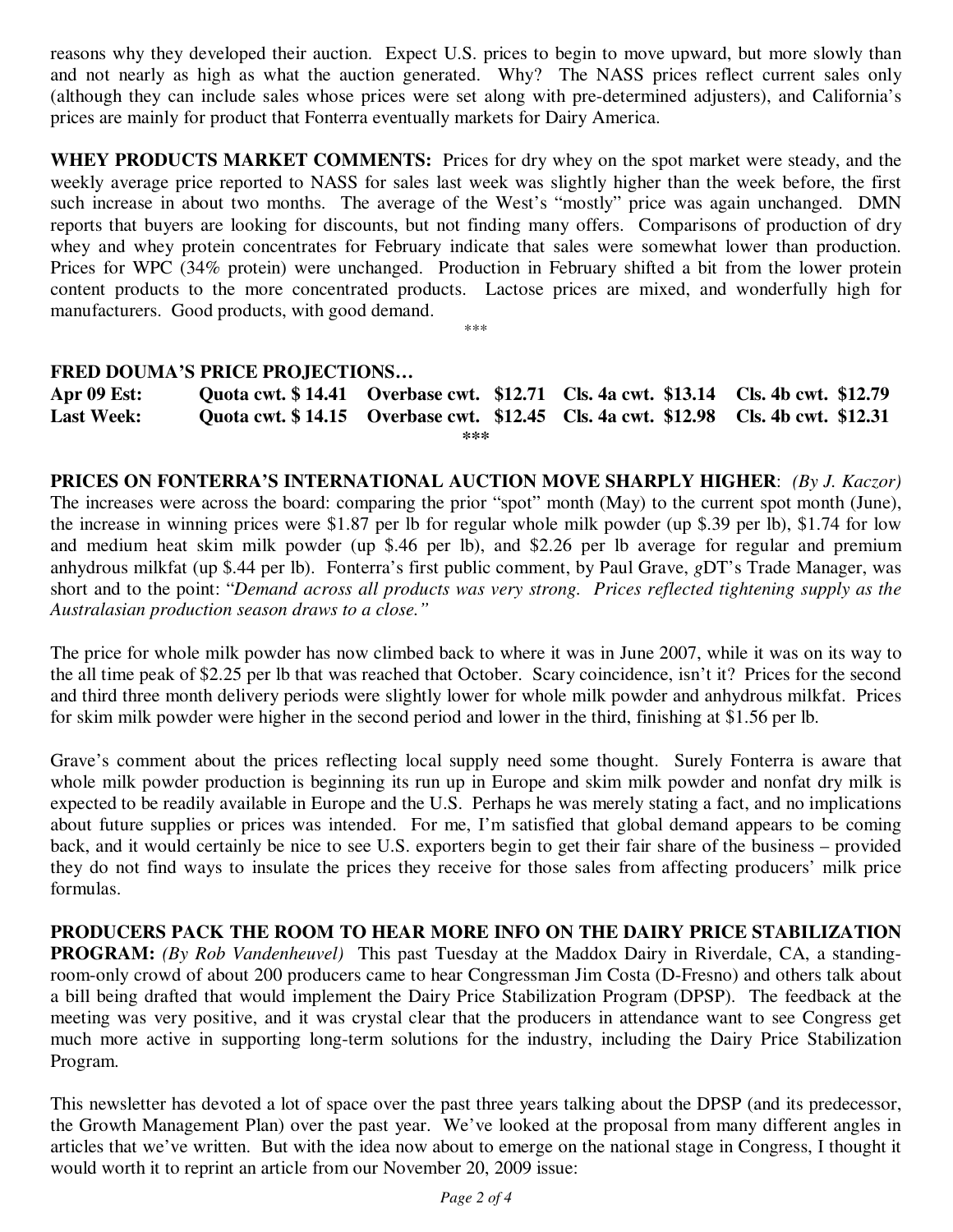## **The Dairy Price Stabilization Program**  *Bringing It Back To Basics*  By Rob Vandenheuvel

Since the Spring of 2007, Milk Producers Council has been publicly advocating for a program that would give dairies an incentive to manage their growth in milk production. The program has been called several things – Refundable Assessment, Growth Management Plan, and Dairy Price Stabilization Program – but the concept remained the same.

The basic idea is that given the system of pooling we have in the U.S. where producers are paid the same for the last gallon of milk produced as the first, dairies have an inherent incentive to produce as much as possible, regardless of the market demand for dairy products. This reality means that anytime we have balance in supply and demand (which results in a profitable price), every dairy across the U.S. has the incentive to produce as much milk as possible to "chase" that profit. And given how good our industry has gotten in ramping up milk production, the response to profitable prices is an immediate and rapid increase in production. Since we have no effective tool to get supply back in line with demand, we go through month after month of devastating losses, which eventually result in the necessary production decreases that get our milk supply back in line with demand. This drives the milk price back up and starts the whole process over again. That's the "boom" and "bust" you've been feeling over the last ten years, getting progressively worse with each "bust."

That's where the Dairy Price Stabilization Program comes in. It's a tool that our industry can use to maintain a better supply/demand balance. While MPC has spent considerable time and effort presenting the program to groups around the country and writing articles in our newsletter, my worry is that some of our readers still don't fully understand the basic concept of the program. So in an effort to bring everyone up to speed, I'd like to bring the discussion back to basics and explain the fundamental structure of the program.

Each quarter, two numbers would be announced:

- An "allowable year-over-year growth" in milk production that any dairy can take advantage of without consequence. *(The legislation being drafted allows 3 percent year-over-year growth under most circumstances)*
- A "market access fee" that must be paid by any dairy that wishes to exceed the "allowable growth." *(Based on analysis by Cornell University, the legislation per outlines a set of triggers that would adjust the market access fee based on the economic conditions of the industry. The market access fee in the bill ranges from \$0.03 - \$0.50 per hundredweight.)* **All the market access fees collected would be distributed as a "dividend" to the dairies that did not exceed their "allowable growth."**

The program would be overseen by a producer board of directors.

**And that's it.** The rest is up to each individual dairy. Under this program, every dairy across the U.S. would ask the same question: *Do I want to expand my share of the market, and pay a market access fee during the first year of my new expanded production? Or do I want to continue with my current share of the market, and collect my portion of the market access fees that are collected?* **It's that simple.**

This is the point where folks start to ask more questions, and MPC has spent the last three years answering those questions. We've posted a number of frequently asked questions on a website started by the groups that have supported the program (www.stabledairies.com). For those of you that want to explore the program further, I'd encourage you to go to that website. But for the rest of you, the program is really that simple. **It's about providing incentives, not government mandates**. It maintains the individual choice by each dairyman, but allows our industry to grow in a more rational manner. And it gives our industry a tool to respond to sudden drops in market demand without putting our producer sector through another 2009, with equity losses to the tune of \$1 billion per month for much of the year.